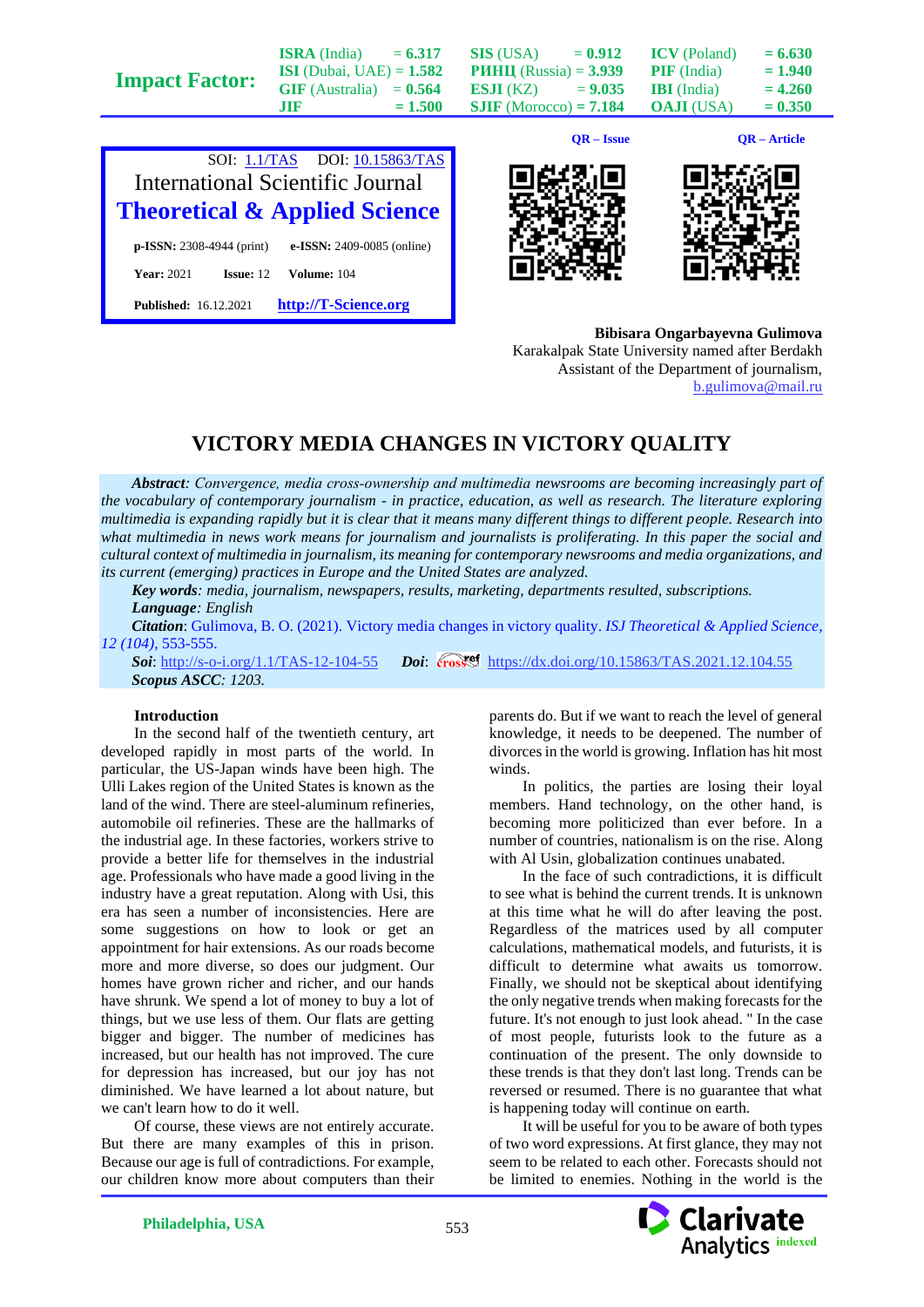|                       | <b>ISRA</b> (India)               | $= 6.317$ | $\text{SIS}$ (USA) = 0.912 ICV (Poland)            |  | $= 6.630$ |
|-----------------------|-----------------------------------|-----------|----------------------------------------------------|--|-----------|
| <b>Impact Factor:</b> | <b>ISI</b> (Dubai, UAE) = $1.582$ |           | <b>PHHII</b> (Russia) = $3.939$ <b>PIF</b> (India) |  | $= 1.940$ |
|                       | $GIF$ (Australia) = $0.564$       |           | <b>ESJI</b> (KZ) $= 9.035$ <b>IBI</b> (India)      |  | $= 4.260$ |
|                       | .TTR                              | $= 1.500$ | <b>SJIF</b> (Morocco) = <b>7.184 OAJI</b> (USA)    |  | $= 0.350$ |

same. The future will not eat anything that is hard. It is like a stream of water. The Second Wave of Civilization has increased our ability to divide our training. Most people are more into analytics than synthesis. Finally, our vision of the future is a system of concepts.

Today we are on the threshold of the era of synthesis. The tendency in all spheres of knowledge is sociology, psychology, economics, and so on. The demand for a return to a unified state is strong. Because we know more and more about the little things as we go about our daily routine. And again, these would mean that we have to spend for these processes .

When we move from the second wave of information to the next wave, we change our psyche. There are so many types it's hard to say. Together, Wolardi forms the image of the world we create. These images do not appear by word of mouth. They are shaped by the information we receive from the world around us. Due to the richness of these changes, we have been able to inform the political institutions of our country. 'ni' was affected.

Before the beginning of the era of mass media bastan keshirgen. Wol's teacher, of course, knew the glory of life through images he received from members of the Shanarak. According to psychologistfuturologist Herbert Djuani, the number of people in the "winds" who did not have a television or radio at home was even higher. He did not have the opportunity to get to know me. Only a handful of people came to Shet Yel. There was nothing that you did to cause it. The worldview of the boy who grew up in the village is quite shaped. The boy often heard the words, "You can't do that," and it had a significant effect on his behavior.

In the second wave, the individual's voice increased the number of sources from which he received the information. Now the boy has a clear idea of what the world is like. Wol heard it from people, from newspapers and magazines, from radio and television. Some of the visual images are scattered among the masses, breaking the history of millions of people. Lenin's flag on the flagpole has become a symbol of this genocide for millions of people. Many movie and sports stars have become popular through the media. As a result of advertising, millions of people have become acquainted with certain types of tobacco products. Images that have been created in a way that has been created and that have been broken into the history of the people with the help of means of victory are necessary for the industrial system. helped to shape existing standards of conduct.

Such an argument in the process of molding images gives them a temporary character. Unless you have a specific destination, you're just moving the car and wasting gas. My name and my relationship are like a rocket, and it flies into our minds and disappears. Every day, scientific and psychological

theories are gaining ground. Ideology is one of the strongest forces in the world. It is difficult to imagine how such a burqa can be created in such a life. This wave not only speeds up the flow of information.

In the aftermath of the second wave, victory media reached a wider audience. Significant changes are taking place at the moment. When this wave enters like a thunderbolt, the means of victory must share the influence of the broad 'jayi'wdi' worni on the 'wing of the wing'. 'r boladi' said heshkim unexpectedly ate. The so-called "de-massification of the media" has led to a series of upheavals on several fronts. For example, you can look at these newspapers. Newspapers, which are the new wave of victory news for the second wave, are on the rise. In 1973, the circulation of U.S. newspapers reached 63 million copies per day. Circulation has been stagnant since then. By 1978, that number had risen to 62 million, but even worse. Newspapers reported that Americans made up 69% of the daily population in 1972, compared to 62% in 1977. In New York, between the 1970s and 1976s, three daily newspapers lost 550,000 copies. The Los Angeles Times reported that by 1976, 80,000 people had died. The Philadelphia Shipwreck or the Big Newspaper's 'Waqiwis' The number of San Francisco or newspaper readers did not decrease to 90 thousand. Unexpectedly, small newspapers appeared at the same time as the wind.

America's "Cleveland News", "Hartford Times"¸ "Detroit Times" ¸ "Chicago Today"¸ Long Island Press 'p ketti. The same can be said of Ulli in Britain. Between 1965 and the 1970s, the circulation of the national daily newspapers decreased by 8%. This can be seen in the example of Karakalpakstan. In the 1970s and 1990s, a copy of the newspaper Yerkin Karakalpakstan (Soviet Karakalpakstan) 60-70 thousand copies of the newspaper "Karakalpakstan Jaslari" (30 thousand copies). It can be seen that the reduction in the number of copies of newspapers has been a triumph. Such losses cannot be explained by the large-scale and rapid development of television alone. A copy of each daily newspaper is a small weekly, as well as 2-3 times a week. The so-called "newspapers" are being advertised and controversial by the newspapers. The demands of the market have been fully met, and the major daily newspapers of the capitals are in crisis. Copies are being exchanged for smaller editions.

The second example is related to magazines. Since the 1950s, a major magazine has been published in the United States every year. "Life" Look "Look" Satur "Saturday Evening Post" It's been awhile. Between 1970 and 1977, the population of the United States grew to 14 million, and the circulation of 25 magazines fell by 4 million.

At the same time, thousands of small magazines have appeared in the United States. markets are dedicated to this. ' Both the U.S. and the aviation industry are currently struggling to cope with the